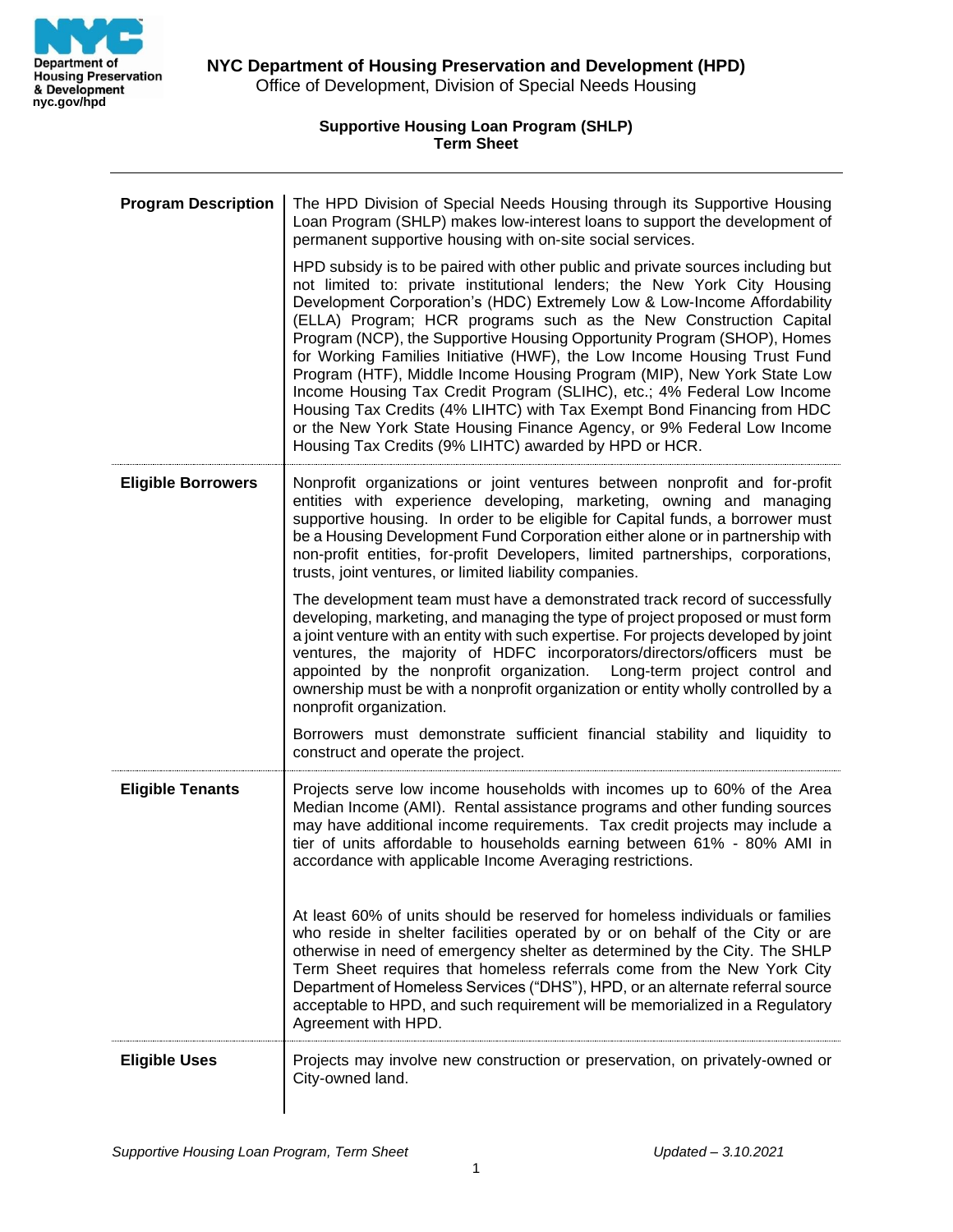|                         | SHLP funds are typically used to pay for construction cost but in certain<br>circumstances may be used to cover other capitally eligible costs.                                                                                                                                                                                                                                                                                                                                                                                                                                                                                                                                                                                                                                                                    |
|-------------------------|--------------------------------------------------------------------------------------------------------------------------------------------------------------------------------------------------------------------------------------------------------------------------------------------------------------------------------------------------------------------------------------------------------------------------------------------------------------------------------------------------------------------------------------------------------------------------------------------------------------------------------------------------------------------------------------------------------------------------------------------------------------------------------------------------------------------|
|                         | Funding for on-site services must be secured from City, State or Federal<br>sources.                                                                                                                                                                                                                                                                                                                                                                                                                                                                                                                                                                                                                                                                                                                               |
|                         | SHLP does not provide predevelopment loans. However, acquisition and<br>predevelopment financing is available from various organizations including but<br>not limited to the Corporation for Supportive Housing, Enterprise, LIIF, LISC,<br>and the NY Acquisition Fund.                                                                                                                                                                                                                                                                                                                                                                                                                                                                                                                                           |
| <b>Loan Amount</b>      | For projects receiving tax exempt bonds and 4% LIHTC: Up to \$100,000/unit.                                                                                                                                                                                                                                                                                                                                                                                                                                                                                                                                                                                                                                                                                                                                        |
|                         | For projects receiving 9% LIHTC: Up to \$125,000/unit.                                                                                                                                                                                                                                                                                                                                                                                                                                                                                                                                                                                                                                                                                                                                                             |
|                         | Lower subsidy requests will increase project competitiveness. Preference will<br>be given to projects demonstrating cost containment; examples may include<br>but will not be limited to proposals that conform with competitive criteria LIHTC<br>basis caps, utilize efficient construction and lease-up schedules, use of<br>reserves, etc.                                                                                                                                                                                                                                                                                                                                                                                                                                                                     |
|                         | Per-Unit subsidies may be reduced in projects utilizing other sources, including<br>the Inclusionary Housing Program, absent broader/deeper affordability or<br>project benefits.                                                                                                                                                                                                                                                                                                                                                                                                                                                                                                                                                                                                                                  |
|                         | Projects utilizing Federal funds require compliance with Section 3 new hires<br>and Davis Bacon prevailing wages, as applicable.                                                                                                                                                                                                                                                                                                                                                                                                                                                                                                                                                                                                                                                                                   |
|                         | All projects proposed to be located in an Opportunity Zone should consider<br>Opportunity Funds as a potential source of equity. Projects that use Opportunity<br>Fund investments must disclose the amount of all such investments, the name<br>and location of the Opportunity Fund, the tax payment implications and benefits<br>for the Opportunity Zone investment, as well as provide any other information<br>about the Opportunity Fund as requested by HPD. HPD will require an affidavit<br>from Developers stating whether or not an Opportunity Fund is being used. Any<br>additional federal funding beyond the tax must also be disclosed and will be<br>included in the evaluation of the project. Maps of the designated tracts can be<br>found at this link https://esd.ny.gov/opportunity-zones. |
| <b>Loan Terms</b>       | Loan/Regulatory Term: Construction period plus a minimum of 30 years post-<br>conversion. HPD's 9% tax credit Qualified Allocation Plan (QAP) requires a<br>regulatory period of 60 years.                                                                                                                                                                                                                                                                                                                                                                                                                                                                                                                                                                                                                         |
|                         | Interest Rate: Applicable Federal Rate (AFR) monthly long-term rate simple<br>during plus 0.25% paid servicing fee during construction.<br>A monthly<br>compounding permanent interest rate set at no less than the AFR may defer<br>and accrue, with a balloon payment due upon maturity. Higher interest rates<br>may be considered on a case by case basis.                                                                                                                                                                                                                                                                                                                                                                                                                                                     |
|                         | Debt Service Coverage Ratio: 1.15 on all financing                                                                                                                                                                                                                                                                                                                                                                                                                                                                                                                                                                                                                                                                                                                                                                 |
|                         | Income to Expense: Minimum of 1.05 on all financing; 1.10 when commercial<br>space generates more than 25% of gross income. Commercial income must<br>be included in the underwriting, as applicable.                                                                                                                                                                                                                                                                                                                                                                                                                                                                                                                                                                                                              |
| <b>Brownfield Sites</b> | At HPD's request, sites that qualify for the New York State Brownfield<br>Cleanup Program will be expected to capitalize costs associated with the<br>remediation work on the development budget. Developers will then be                                                                                                                                                                                                                                                                                                                                                                                                                                                                                                                                                                                          |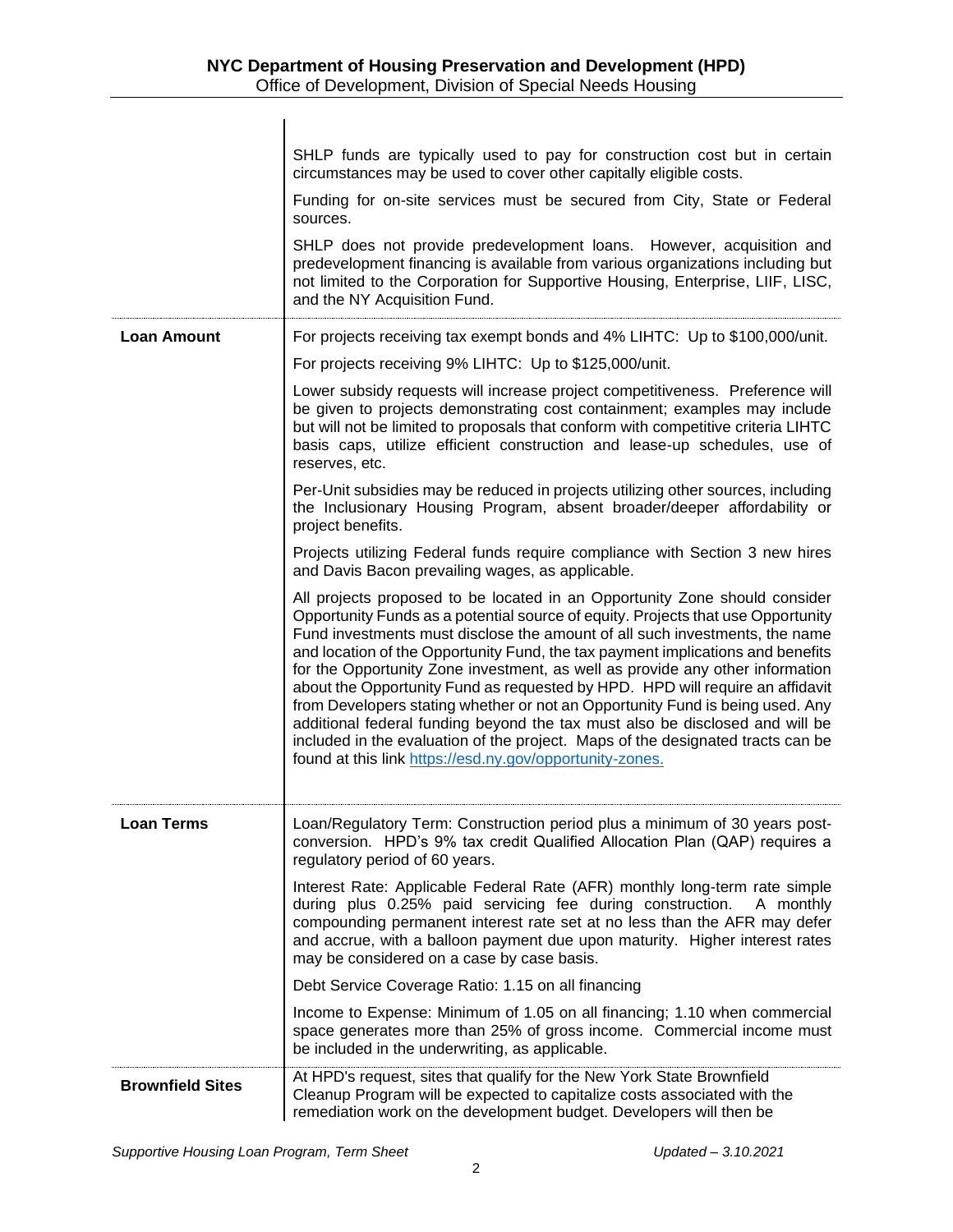|                         | required to syndicate or directly purchase the associated Brownfield Tax<br>Credits as an equity source at permanent conversion.                                                                                                                                                                                                                                                                                                                                                                                                                                                                                                                                                                                                                                                                                                |
|-------------------------|---------------------------------------------------------------------------------------------------------------------------------------------------------------------------------------------------------------------------------------------------------------------------------------------------------------------------------------------------------------------------------------------------------------------------------------------------------------------------------------------------------------------------------------------------------------------------------------------------------------------------------------------------------------------------------------------------------------------------------------------------------------------------------------------------------------------------------|
| <b>Land Acquisition</b> | Acquisition costs for privately owned land will be reviewed by HPD and may be<br>approved at the lesser of purchase price or up to appraised value. HPD will not<br>recognize an increased acquisition price from a private site rezoning (or may<br>require a sellers note for the difference).                                                                                                                                                                                                                                                                                                                                                                                                                                                                                                                                |
|                         | For publicly-owned sites, disposition will in most cases be for \$1 per lot with<br>the balance of the appraised value due to the City at the end of 60 years, and,<br>in limited circumstances, all or a portion of profits (up to the appraised value of<br>the site) may be due to the City upon a resale or refinancing, as evidenced by<br>an enforcement note and secured by an enforcement mortgage. Interest will<br>compound monthly at the AFR in effect at the time of closing. The<br>enforcement note and mortgage will be forgiven upon maturity, provided no<br>default exists under the enforcement note and mortgage, the regulatory<br>agreement and other HPD documents signed at closing. Publicly-owned sites<br>may include sites owned by HPD, other government agencies and property<br>owned by NYCHA. |
| <b>Developer Fees</b>   | As described in the HPD Low Income Housing Tax Credit Qualified Action Plan<br>(QAP), total developer fee is not to exceed 15% of improvement costs<br>(excluding developer fee, reserves, and syndication and partnership expenses)<br>and 10% of acquisition costs for tax credit projects that are within term sheet<br>subsidy limits. Up to 10% of the fee may be paid during construction, and<br>consultant fees should be paid from the developer fee. HPD requires that the<br>deferred developer fee be based on 15 years of cash flow.<br>For projects utilizing Project-Based Section 8, Federal Subsidy Layering<br>Review (SLR) requirements may additionally limit developer fee.                                                                                                                                |
|                         | project requires subsidy<br>lf.<br>a<br><b>Underwritten</b><br><b>Max Paid</b><br>financing above term sheet limits,<br><b>Rental Tier</b><br>Fee per unit<br>HPD will                                                                                                                                                                                                                                                                                                                                                                                                                                                                                                                                                                                                                                                          |
|                         | 27% - 47% of AMI*<br>\$35,000<br>recognize developer fee up to the<br>57% - 77% of AMI<br>\$27,500<br>amount outlined in the QAP.<br>However, the paid developer fee<br>* \$35,000 fee will be allowed for<br>shall not exceed the amount per<br>Homeless units with Rental Assistance<br>following<br>schedule.<br>The<br>** \$20,000 fee will be allowed for<br>paid<br>developer fee schedule will be<br>Superintendent's units<br>allowed on units with or without                                                                                                                                                                                                                                                                                                                                                          |
|                         | LIHTC financing on a per unit basis relative to the underwritten AMI of the unit.<br>HPD may make exceptions to the paid fee limit if the project is above term sheet<br>due to explicit HPD or City RFP generated requirements or if the project hits<br>the HDC subsidy cap. The amount of paid developer fee may also be higher<br>than the schedule for projects that are 100 units or less, on a case-by-case<br>basis.                                                                                                                                                                                                                                                                                                                                                                                                    |
|                         | Projects that do not leverage private debt will be limited to a maximum<br>Developer fee of \$10,000/unit.                                                                                                                                                                                                                                                                                                                                                                                                                                                                                                                                                                                                                                                                                                                      |
| <b>Reserves</b>         | A minimum reserve of \$3,500/unit plus \$3,000 / homeless unit must be<br>capitalized. Reserves required by other funders may be used to satisfy this<br>minimum.                                                                                                                                                                                                                                                                                                                                                                                                                                                                                                                                                                                                                                                               |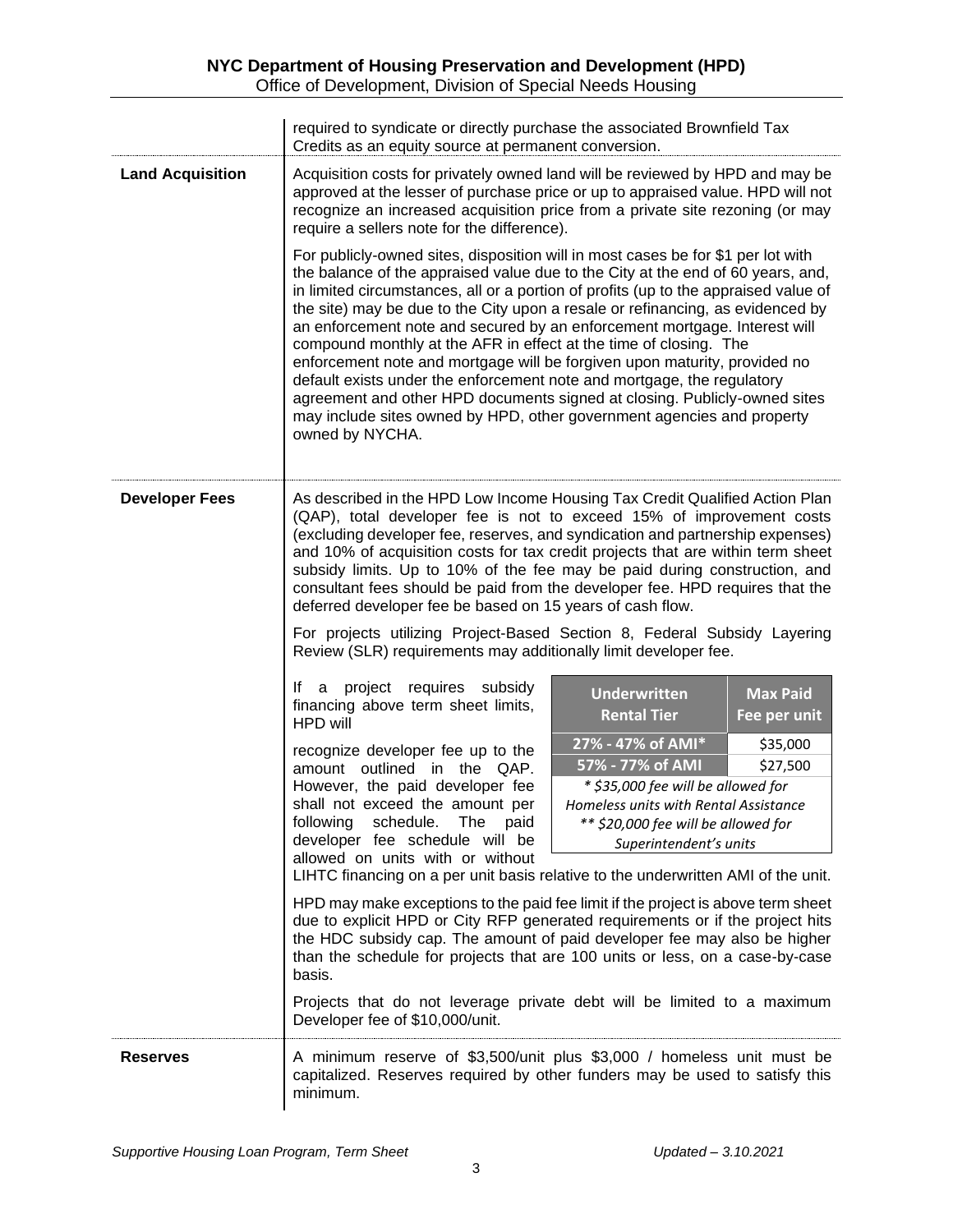|                                                          | A replacement reserve of \$300/unit must be funded annually, with appropriate<br>annual escalation factor.                                                                                                                                                                                                                                                                                                     |
|----------------------------------------------------------|----------------------------------------------------------------------------------------------------------------------------------------------------------------------------------------------------------------------------------------------------------------------------------------------------------------------------------------------------------------------------------------------------------------|
|                                                          | Reserves must remain with the project for the duration of the regulatory period.                                                                                                                                                                                                                                                                                                                               |
| Design and<br><b>Construction</b><br><b>Requirements</b> | See the Supportive Housing Loan Program Design Guidelines and HPD Design<br>Guidelines for Multifamily New Construction & Senior Housing. HPD also<br>strongly encourages the incorporation of the critical success factors outlined in<br>"Laying the Groundwork: Design Guidelines for Retail and Other Ground-Floor<br>Uses in Mixed-Use Affordable Housing Developments".                                  |
|                                                          | A 50-unit minimum is preferred. Units for individuals must be studio units and<br>should comply with the Supportive Housing Loan Program Design Guidelines.<br>Larger units should follow HPD Design Guidelines for Multifamily New<br>Construction & Senior Housing standards.                                                                                                                                |
|                                                          | One unit should be provided on-site for a building superintendent. Work to<br>assist tenants aging in place may also be required by HPD and included in the<br>scope of work.                                                                                                                                                                                                                                  |
|                                                          | Projects must meet the requirements of the Enterprise Green Communities<br>program. Step 1 Pre-Build Approval from Enterprise is required to close. Final<br>Certification by Enterprise is required for conversion.                                                                                                                                                                                           |
|                                                          | For zoning purposes, projects are typically filed under Building Code: R-2<br>occupancy group and Zoning: Community Facility Use Group 3 Non-Profit with<br>Sleeping Accommodations and/or Use Group 2 utilizing Quality Housing<br>bonuses.                                                                                                                                                                   |
|                                                          | General Construction Contractors are typically selected through a competitive<br>bid process but may be proposed through sole-source negotiation on a case-<br>by-case basis. Contractors must provide payment and performance bonds or<br>a 10% letter of credit.                                                                                                                                             |
|                                                          | HPD reserves the right to participate in construction monitoring.                                                                                                                                                                                                                                                                                                                                              |
|                                                          | Projects must be in full compliance with the requirements of all applicable laws,<br>including, but not limited to, the New York City Zoning Resolution, the New York<br>City Building Code, the New York City Housing Maintenance Code, the New<br>York State Multiple Dwelling Law, the federal Fair Housing Act, the Americans<br>with Disabilities Act, and Section 504 of the Rehabilitation Act of 1973. |
|                                                          | New York City Building Code regulations for construction in flood hazard areas<br>are changing and will affect construction requirements for future development.<br>To reduce risk, the agency may impose additional hazard mitigation<br>requirements.                                                                                                                                                        |
|                                                          | Developers should verify and disclose if they are in the 100 year or 500 year<br>flood plain. This information must be confirmed by a licensed surveyor, but<br>Developers<br>perform<br>initial<br>check<br>an<br>here:<br>can<br>www.nyc.gov/floodhazardmapper                                                                                                                                               |
| <b>Rents</b>                                             | Homeless tenants pay 30% of their income toward rent.                                                                                                                                                                                                                                                                                                                                                          |
|                                                          | Initial rents for low income tenants without rental assistance are calculated<br>assuming a 3% marketing band (i.e. 30% of 57% AMI).                                                                                                                                                                                                                                                                           |
|                                                          | Subsequent rent increases will be governed by the lower of AMI or rent<br>stabilization increases. No vacancy or luxury decontrol will be permitted for the<br>duration of the HPD restriction period. Projects with HOME, LIHTC or rental                                                                                                                                                                     |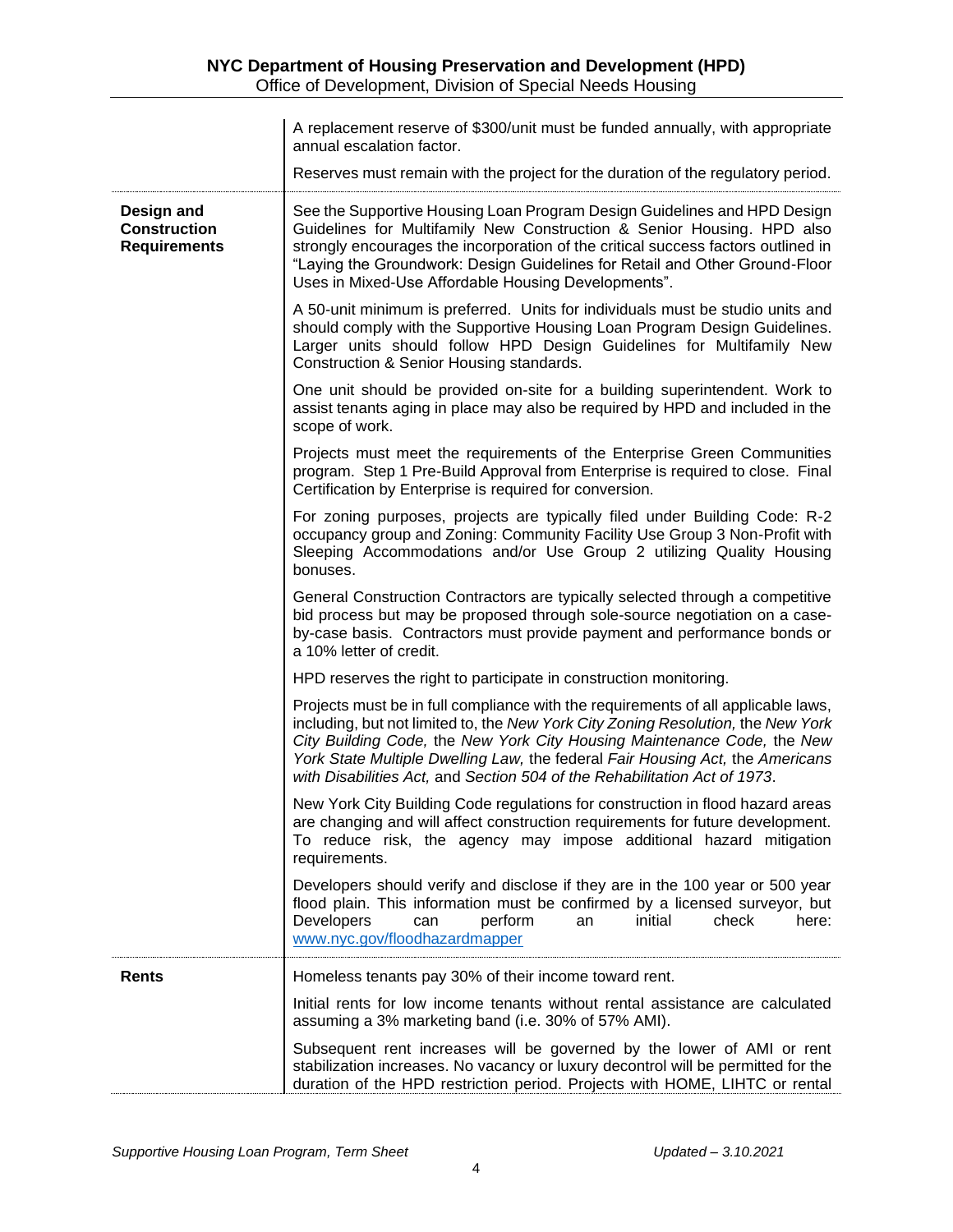|                                       | assistance will be subject to additional restrictions and monitoring during the<br>affordability period.                                                                                                                                                                                                                           |
|---------------------------------------|------------------------------------------------------------------------------------------------------------------------------------------------------------------------------------------------------------------------------------------------------------------------------------------------------------------------------------|
| <b>Rental Subsidies</b>               | HPD will work with sponsors to obtain rental assistance. Potential sources of<br>subsidy include New York City 15/15 Rental Assistance Program funding,<br>Section 8, HUD Continuum of Care Program grants, and supportive service<br>contracts which may also include a rental assistance component.                              |
| <b>M&amp;O</b>                        | Follow HDC ELLA guidelines with the following exceptions:                                                                                                                                                                                                                                                                          |
|                                       | Sponsors should provide, and may add an operating expense line for,<br>24-hour on-site security. This cost should be shared between the<br>development budget and service contract.                                                                                                                                                |
|                                       | Projects coordinating reporting requirements for HOME, LIHTCs, rental<br>$\bullet$<br>assistance, homeless tenant referrals and supportive services may be<br>eligible for a management fee of up to 8% of net residential income.                                                                                                 |
|                                       | All projects will be required to retain a qualified benchmarking service provider<br>to track utility usage for heating, electric and water. The HPD Benchmarking<br>Performance<br>Protocol<br>Tracking<br>available<br>is<br>online<br>and<br>at<br>http://www1.nyc.gov/site/hpd/developers/benchmarking-protocol.page           |
| <b>Cash Flow</b>                      | Fifty percent of net cash flow after payment of the deferred Developer fee must<br>be deposited in the operating reserve.                                                                                                                                                                                                          |
| <b>Social Services</b>                | Applicants must present a plan and evidence of funding sources for on-site<br>supportive services in SHLP term sheet before a finance closing can occur. A<br>funding plan is typically evidenced by an award from NYC DOHMH, DHS or<br>HRA, or a New York State agency.                                                           |
|                                       | HPD may require underwriting of up to \$2,000 per studio homeless unit, or up<br>to \$3,000 if the homeless units include family units, to fund furnishings for<br>homeless units at initial rent-up only if there is no other source (for example,<br>under a social service contract) available to pay for homeless furnishings. |
| <b>Tax Exemption</b>                  | LIHTC projects may be eligible for a 420c tax exemption.<br>Non-tax credit<br>projects can typically apply for a 420a exemption. See HPD Tax Incentive<br>Program guidelines for more details. Developers must provide proof of such<br>exemption or a private opinion.                                                            |
| <b>Closing</b><br><b>Requirements</b> | Closing requirements prior to construction loan closing include (but are not<br>limited to):                                                                                                                                                                                                                                       |
|                                       | Completed and satisfactory Sponsor Review disclosure documents for<br>all applicable individuals and entities in the project. Further disclosure<br>documentation may be required.                                                                                                                                                 |
|                                       | Completed and satisfactory Equal Opportunity documents for applicable<br>entities, including contractors and sub-contractors, in the project. Further<br>documentation may be required for contractors and sub-contractors on<br>the Enhanced Contractor Review status list.                                                       |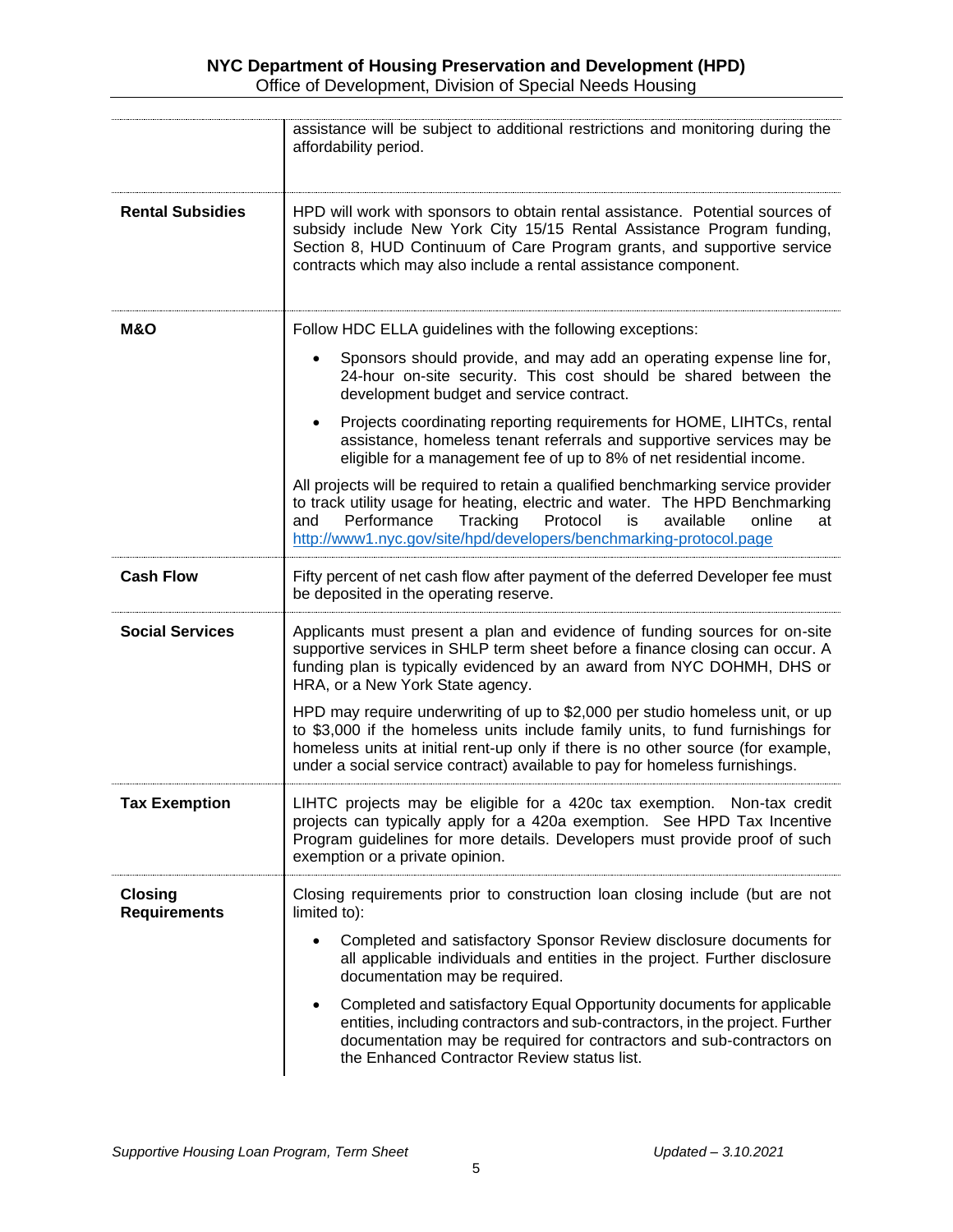|                                          | Completed and satisfactory HUD Section 3 documents for applicable<br>entities in the project, if project is receiving federal funding, including<br>project-based Section 8 vouchers.                                                                                                                                                                                                                                                          |
|------------------------------------------|------------------------------------------------------------------------------------------------------------------------------------------------------------------------------------------------------------------------------------------------------------------------------------------------------------------------------------------------------------------------------------------------------------------------------------------------|
|                                          | Completed and satisfactory Campaign Finance documents for<br>$\bullet$<br>applicable individuals and organizations in the project.                                                                                                                                                                                                                                                                                                             |
|                                          | Completed and satisfactory Environmental Review including, but not<br>$\bullet$<br>limited to, City Environmental Quality Review (CEQR), and/or State<br>Environmental Quality Review Act (SEQRA), and/or National<br>Environmental Policy Act (NEPA), as applicable, for projects with federal<br>funding (Project Based Section 8 Vouchers, HOME Funds, etc.).<br>Detailed environmental studies and compliance measures may be<br>required. |
|                                          | Architectural plans approved by HPD's Building and Land Development<br>$\bullet$<br><b>Services</b>                                                                                                                                                                                                                                                                                                                                            |
|                                          | Approval and Permits by the NYC Department of Buildings (DOB)<br>$\bullet$                                                                                                                                                                                                                                                                                                                                                                     |
|                                          | DSNH will require the inclusion of an HPD rider as part of the<br>$\bullet$<br>construction contract.                                                                                                                                                                                                                                                                                                                                          |
|                                          | Borrower's organizational documents including W-9 forms and IRS EIN<br>letters.                                                                                                                                                                                                                                                                                                                                                                |
|                                          | Projects with HOME funds must comply with HOME Compliance<br>requirements.                                                                                                                                                                                                                                                                                                                                                                     |
|                                          | HPD requires that the general contractor secures projects by a letter of<br>$\bullet$<br>credit for 10% of hard costs excluding contingency. Payment and<br>Performance bond for 100% of hard costs may be accepted in lieu of                                                                                                                                                                                                                 |
|                                          | letter of credit.                                                                                                                                                                                                                                                                                                                                                                                                                              |
|                                          | HPD may require that it be named beneficiary on documents, including<br>but not limited to insurance certificates and completion guarantees.                                                                                                                                                                                                                                                                                                   |
| <b>Conversion</b><br><b>Requirements</b> | Closing requirements prior to permanent loan conversion include (but are not<br>limited to):                                                                                                                                                                                                                                                                                                                                                   |
|                                          | Evidence of rent registration with HCR in compliance with rent<br>stabilization requirements                                                                                                                                                                                                                                                                                                                                                   |
|                                          | Evidence of executed social service contract                                                                                                                                                                                                                                                                                                                                                                                                   |
|                                          | Evidence of fully funded reserves                                                                                                                                                                                                                                                                                                                                                                                                              |
|                                          | 95% residential rental achievement<br>٠                                                                                                                                                                                                                                                                                                                                                                                                        |
|                                          | 100% commercial/retail occupancy evidenced by executed leases, if<br>٠<br>applicable                                                                                                                                                                                                                                                                                                                                                           |
|                                          | Evidence of real estate tax benefits.                                                                                                                                                                                                                                                                                                                                                                                                          |
|                                          | Temporary or Final Certificate of Occupancy from NYC Department of<br>٠<br>Buildings (DOB)                                                                                                                                                                                                                                                                                                                                                     |
|                                          | Architect's Statement post-completion regarding accessibility<br>٠                                                                                                                                                                                                                                                                                                                                                                             |
|                                          | As-built plans submitted to HPD<br>٠                                                                                                                                                                                                                                                                                                                                                                                                           |
|                                          | Certificate of Completion from HPD on publicly-owned sites                                                                                                                                                                                                                                                                                                                                                                                     |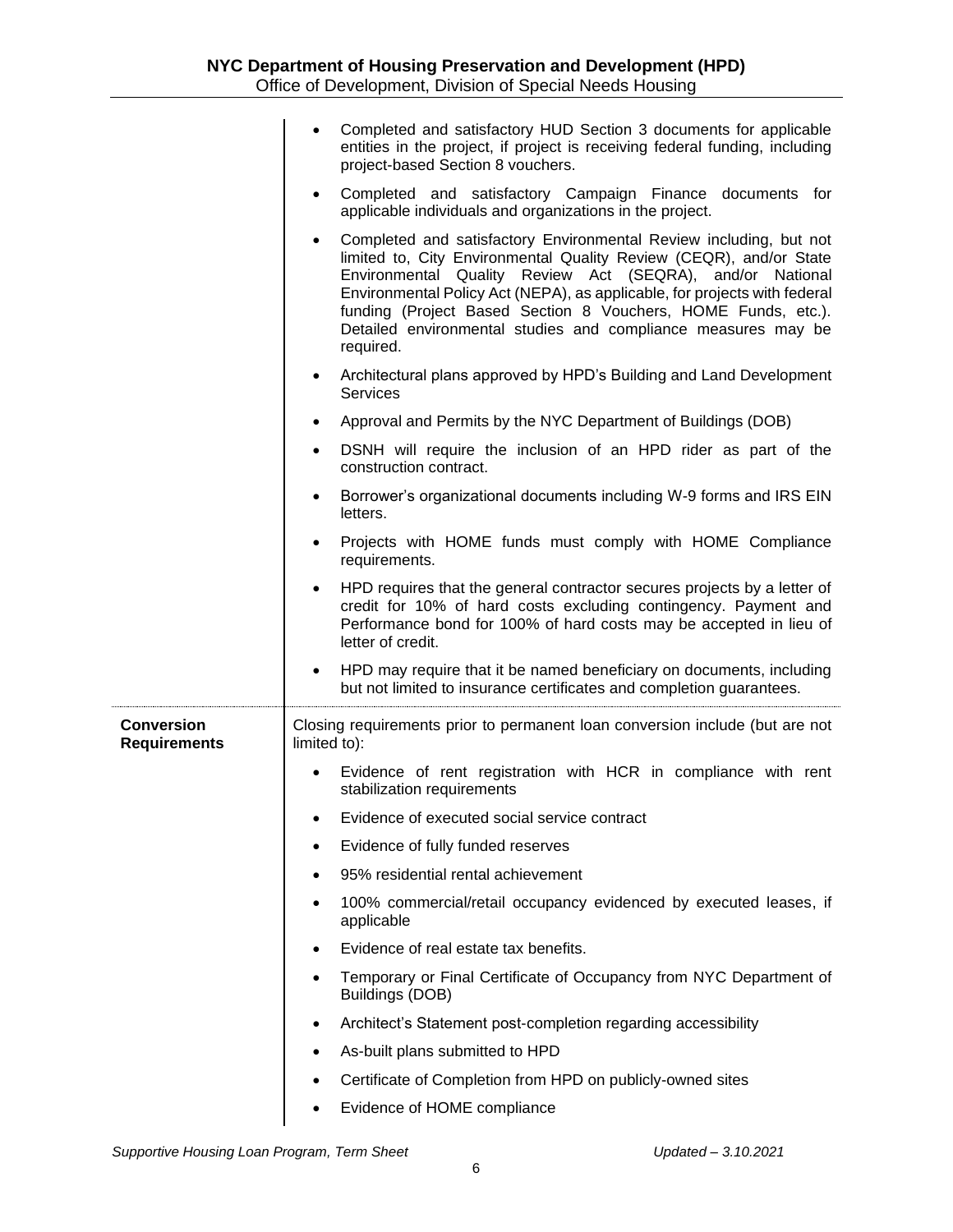| <b>Proposal Review</b>                    | For consideration, please submit project information including:                                                                                                                                                                                                                                                                                                                                                                                                                                                                                                                                                                                                             |
|-------------------------------------------|-----------------------------------------------------------------------------------------------------------------------------------------------------------------------------------------------------------------------------------------------------------------------------------------------------------------------------------------------------------------------------------------------------------------------------------------------------------------------------------------------------------------------------------------------------------------------------------------------------------------------------------------------------------------------------|
| <b>Information</b>                        | Location and description of site and proposed development (including<br>$\bullet$<br>address, borough, block and lots).                                                                                                                                                                                                                                                                                                                                                                                                                                                                                                                                                     |
|                                           | Preliminary pro-forma including hard and soft costs, unit distribution,<br>$\bullet$<br>expected rents and other financing sources.                                                                                                                                                                                                                                                                                                                                                                                                                                                                                                                                         |
|                                           | Appraisal, for private site acquisitions<br>$\bullet$                                                                                                                                                                                                                                                                                                                                                                                                                                                                                                                                                                                                                       |
|                                           | Development team (borrower, contractor, architect, management<br>$\bullet$<br>company, service provider), respective principals and previous<br>development experience. HPD and NYC experience should be<br>highlighted.                                                                                                                                                                                                                                                                                                                                                                                                                                                    |
|                                           | Housing + Initiative: Underdeveloped land in regulated housing developments<br>may provide opportunities for both new affordable housing and for<br>extending/deepening<br>affordability<br>existing<br>of<br>the<br>affordable<br>housing. Developers considering developing on such land or preservation of<br>existing housing which includes such underdeveloped land should refer to<br>HPD's "Housing + Initiative" page at this link and review the checklist<br>requirements for new proposal submission.                                                                                                                                                           |
|                                           | To facilitate affordable housing development opportunities on underdeveloped<br>land and parking lots in regulated affordable housing, HPD may provide City<br>Capital subsidy conforming with a New Construction term sheet or consider<br>deepening the level of tax exemption on the preservation site in exchange for<br>increased affordability on new construction projects. Priority will be given to<br>projects that most efficiently use City resources.                                                                                                                                                                                                          |
| <b>Marketing</b>                          | All projects must be marketed according to HPD and HDC Marketing Guidelines<br>and Tenant Selection Criteria. The Developer must submit a marketing plan for<br>agency review and approval prior to marketing.                                                                                                                                                                                                                                                                                                                                                                                                                                                              |
|                                           | On an annual basis, HPD may require a certified rent roll, written certification of<br>tenant incomes, and other supporting documentation.                                                                                                                                                                                                                                                                                                                                                                                                                                                                                                                                  |
| <b>Fees and Closing</b><br>Costs          | HPD requires a fee of \$1,400 for monitoring compliance with Executive Order<br>50 of 1980 (as amended by Executive Order 94 of 1986, Executive Order 108<br>of 1986, and Executive Order 159 of 2011) which requires equal employment<br>opportunity in New York City contracting. A fee of \$30,000 is required for<br>projects subject to prevailing wage requirements for monitoring compliance<br>with the Federal Davis Bacon Act (40 U.S.C. §3141 et seq.), State Labor Law<br>§§220 and 230, Real Property Tax Law §421-a(8), and New York City<br>Administrative Code §6-109 which require the payment of prevailing wages<br>and compliance with labor standards. |
| <b>Additional</b><br><b>Requirements:</b> | Developers are required to comply with all applicable Federal, State, and local<br>laws, orders, and regulations prohibiting housing discrimination. The Developer<br>must also construct the project in compliance with all laws regarding<br>accessibility for people with disabilities, including but not limited to the New York<br>City Building Code, the federal Fair Housing Act, the Americans With<br>Disabilities Act, and Section 504 of the Rehabilitation Act of 1973.                                                                                                                                                                                        |
|                                           | The proposed residential development program will be evaluated within the<br>context of New York City's commitment to affirmatively further fair housing.<br>Consistent with the Fair Housing Act, the City and HPD implement a balanced<br>approach to fair housing planning, taking meaningful action to address<br>disparities in housing needs that increases access to opportunity, fosters                                                                                                                                                                                                                                                                            |